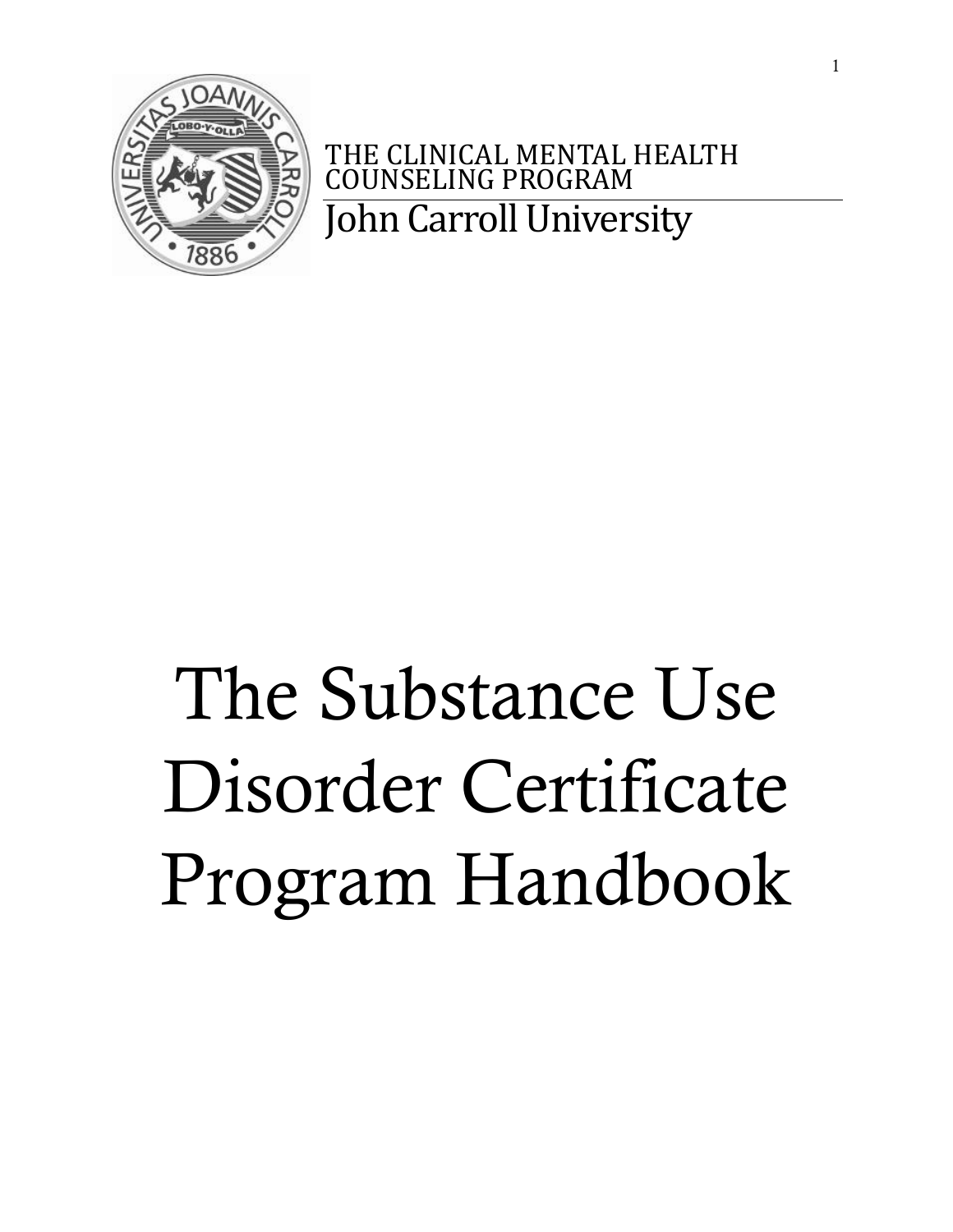## General Information

#### Certificate Program Overview

John Carroll University is helping meet the demand for qualified counselors by preparing you to be a Licensed Chemical Dependency Counselor (LCDC or LICDC, depending on prior academic work). According to the U.S. Bureau of Labor Statistics, employment of substance use, behavioral orders, and mental health counselors is projected to grow by 23 percent from 2016 to 2026, much faster than the average for other occupations.

The Substance Use Disorder Concentration provides in-depth training to students who want to work with clients experiencing addiction and chemical dependency issues. The LCDC or LICDC credential is highly valued by employers in Ohio. All undergraduate students, and college graduates seeking licensure are eligible for the five-course program.

This program is aimed at current JCU undergraduates, students enrolled in master's programs other than CMHC, and members of the community.

This program requires five courses. These courses are:

- CG 414/514- Addiction Knowledge
- CG 415/515- Treatment Knowledge
- CG 416/516- Service Coordination and Documentation
- CG 417/517- Group & Individual Family Counseling for Substance Use **Disorders**
- CG 418/518- Field Experience in Substance Use Disorders Counseling
	- See below for course descriptions

#### **Costs**

These courses can be taken for undergraduate credit, graduate credit or for continuing education credit (CEU's)

- Applicants seeking undergraduate or graduate credit will pay the corresponding John Carroll tuition rate
- Applicants not seeking credit will pay at a continuing education rate of \$1,295 per course.

#### Qualified Students

- o Undergraduate students seeking a bachelor's degree
- o Individuals with a bachelor's degree in any field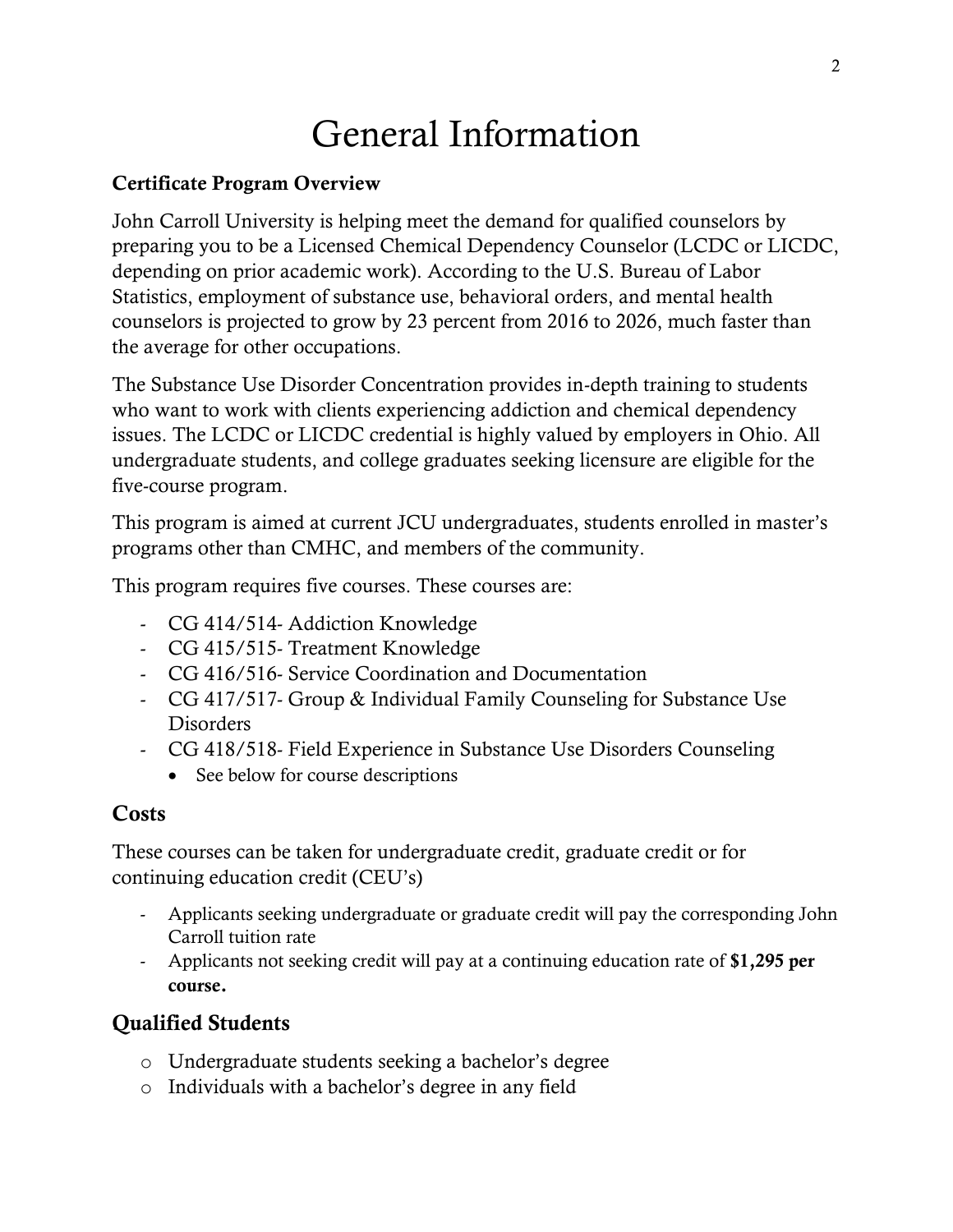- o Individuals with an associate's degree in an behavioral science or nursing
- o Individuals with a master's degree in a behavioral science

# Course Descriptions

CG 414/514. Addiction Knowledge 3 cr. Substances of abuse and their effects on the processes of body and how to screen and assess for substance use disorders, including withdrawal. Includes information on the current medical and pharmacological resources used in the treatment of substance use disorders; also, the biopsychosocial, cultural, and spiritual factors related to addiction

CG 415/515. Treatment Knowledge for Chemical Dependency & Addictive Disorders 3 cr. How to complete a comprehensive substance abuse assessment, including screening for co-occurring disorders; the principles of effective treatment, models of treatment, recovery, relapse prevention, and continuing care for addiction clients; how to assess for levels of institutional care; how to develop and implement treatment plans.

CG 416/516. Service Coordination and Documentation for Chemical Dependency and Addictive Disorders 3 cr. How to assess a client's ongoing need beyond formal treatment, including the client's recovery process. Interdisciplinary approached to addiction treatment, including the counselor's role in the interdisciplinary team.

CG 417/517. Group and Individual Counseling for Chemical Dependency and Addictive Disorders 3 cr. Reviews basic theories and techniques of group and individual counseling for chemical dependency and addictive disorders and the role of the family in treatment; managing group interactions; and the ethics of group, family and individual counseling.

CG 418/518. Field Experience in Chemical Dependency and Addictive Disorders 3 cr. Prerequisites CG 414/514, CG 415/515. Placement in the community under the supervision of a licensed chemical dependency counselor; completion of a minimum of 220 hours; field work is coupled with regular class meetings

- Student may not need CG 418/518 if you already working in the chemical dependency field. Please make an appointment with advisor, Dr. Moore [mmoore@jcu.edu](mailto:mmoore@jcu.edu) ; office located in AD 317 to confirm necessary course sequence.
- Students enrolling in CG 418/518 Field Experience in Chemical Dependency and Addictive Disorders MUST enroll in Dr. Britton's Saturday morning section of internship.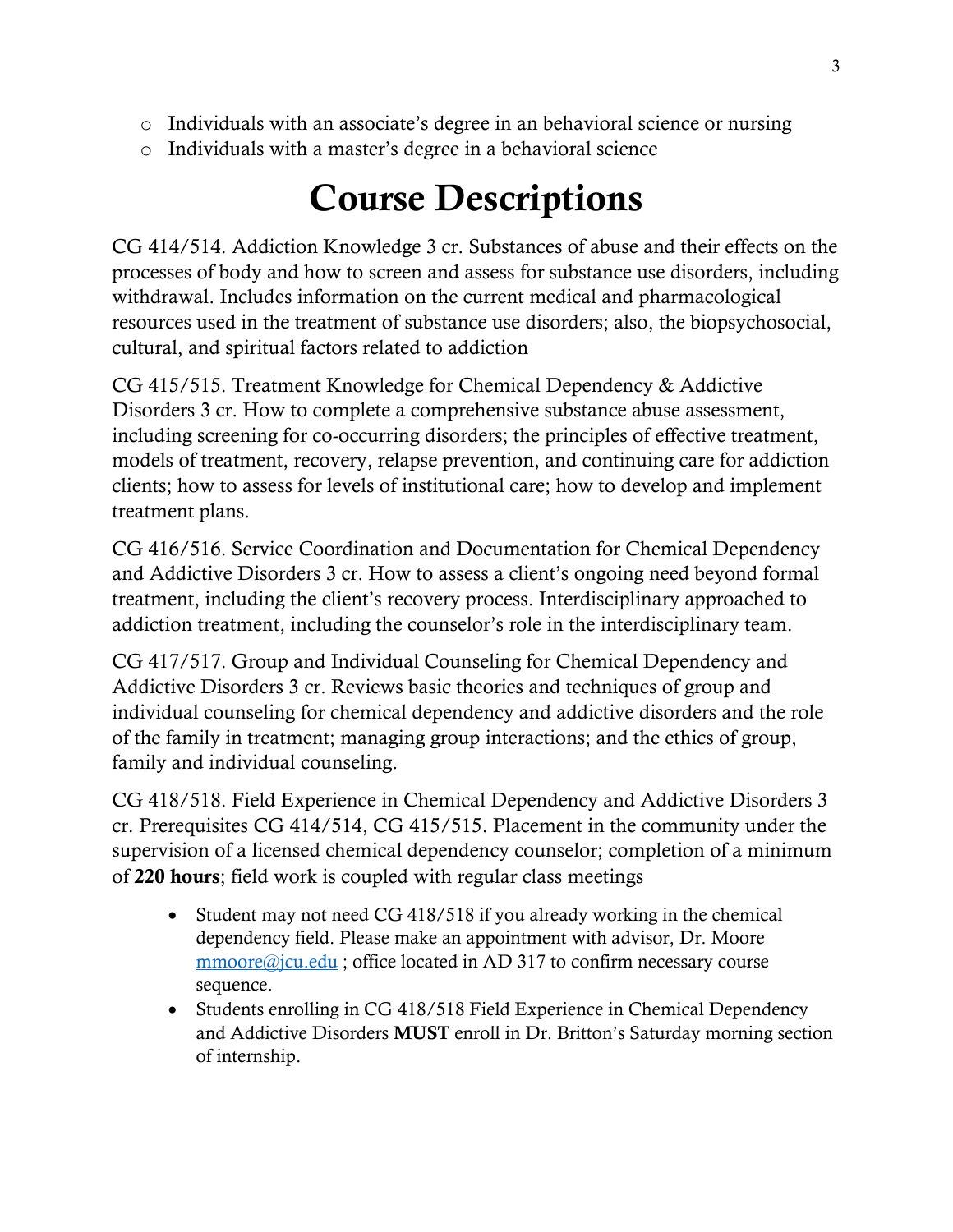## Substance Use Disorders Certification Program Field Placement Forms

#### Selecting Field Experience Placement Sites

A Field Experience Site must meet the Following Requirements:

- All sites must have a LPCC-S OR LICDC-CS for supervision
- The site must provide direct contact hours with clients and the opportunities to perform (under appropriate supervision) all activities that a regularly employed staff member is expected to perform
- All sites must provide the 12- core functions of substance use counseling (i.e. screening, intake, assessment, treatment planning, etc.)

#### SUBSTANCE USE DISORDERS CERTIFICATE PROGRAM FIELD EXPERIENCE REGISTRATION INTENT FORM

<https://jcu.edu/form/substance-use-disorders-certific>

This form is to be submitted by student no later than **October 1** for a Spring semester field experience start, February 1 for a Summer semester field experience start, and no later than March 1 for a Fall semester field experience start. If you miss the deadline the Counseling Department reserves the right to not enroll you in field experience and/or to choose your section for you.

#### SUBSTANCE USE DISORDERS CERTIFICATE PROGRAM FIELD EXPERIENCE SITE INFORMATION FORM

#### <https://jcu.edu/form/substance-use-disorders-experien>

Notification of finding a site must be submitted by May 1 for a field experience starting during Fall semester; no later than December 1 for a field experience starting during Spring semester; and no later than April 1 for a field experience starting during the Summer semester. These deadlines are non-negotiable. Failure to submit this form by the deadlines indicated above may result in a student being unable to enter the course.

To fill out this form you must attest that you will complete and retain copies of the following BY THE FIRST DAY OF CLASS: 1) Substance Use Disorders Certificate Program Field Experience Registration Intent Form 2) Field Agreement 3) Supervisor Qualification Form 4) CT Initial Application Sent to Board 5) Proof of Insurance and 6) Proof of Current CT Status.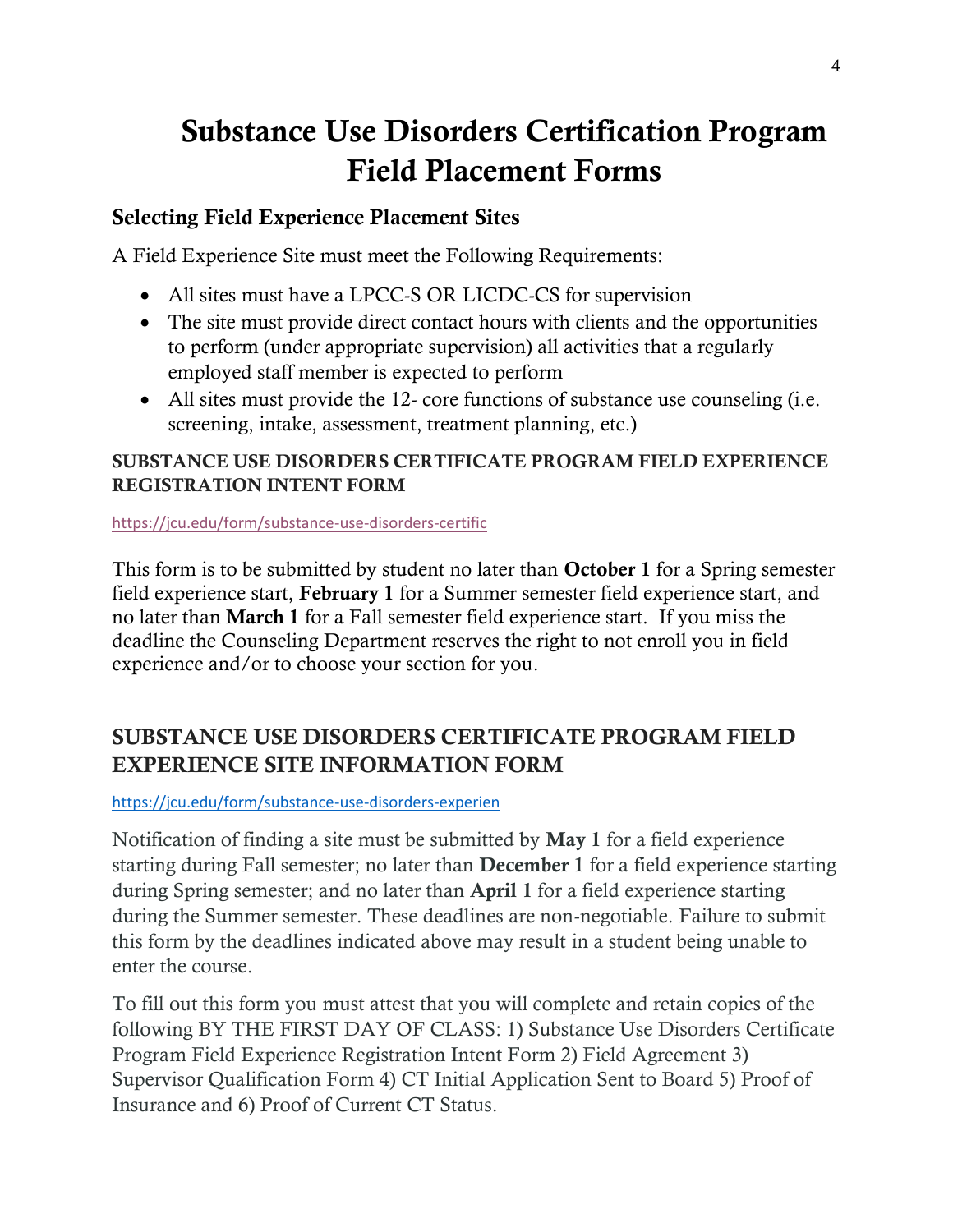### Background Check Information: Field Experience

All students enrolled in CG 418/518 Field Experience in Chemical Dependency and Addictive Disorders but complete a background check. All background checks must be sent to your field experience site. This must be completed before starting field experience OR have applied for a background check and are awaiting the results.

Where to have your Finger Prints Done: Go to a WebCheck location in your area, which may include your local police, sheriff's department or department of motor vehicles. Your employer or school may also be a WebCheck® location; ask the background check office to review these instructions. Click on the link below to find a WebCheck® location in your area.

http://www.ohioattorneygeneral.gov/Business/Services-for-Business/WebCheck/Webcheck- Community-Listing

The Process: Your finger prints will be scanned and sent electronically to BCI in London, Ohio. BCI completes the state of Ohio (BCI) and Federal (FBI) background checks by comparing fingerprints received against a database of criminal fingerprints to determine if there is a criminal record. BCI then mails the results of both background checks to your field experience site.

How Long Will it Take for the Site to Receive the Results?: Up to 4-6 weeks if you have a criminal history, 4-5 business days if you do not. Start the process at least one (1) month before you want/expect to be licensed.

If you have had issues in the past with a WebCheck® location capturing quality fingerprints, you should start the process at least three (3) months before you want/expect to be licensed. If your fingerprints are rejected, you will need ink and roll cards to have fingerprints done manually, which takes extra time.

#### Certificate of Qualification for Employment

Practicum and internship placements are required as part of the curriculum in the Clinical Mental Health Counseling program. Students who have a prior criminal conviction may require a [Certificate of Qualification for Employment](https://drc.ohio.gov/cqe) (CQE) in order to work in the field during practicum and internship. Neither John Carroll University nor the practicum or internship sites are responsible for determining if a student will need a CQE. Individuals with a prior conviction must contact the Court of Common Pleas with questions and may apply for a CQE at  $\frac{drc \cdot \text{ohio.gov}/\text{cqe}}{drc \cdot \text{ohio.gov}/\text{cqe}}$ . Students who require a CQE and who have not obtained one may not be able to begin practicum and internship. Because of an external facility's discretion regarding